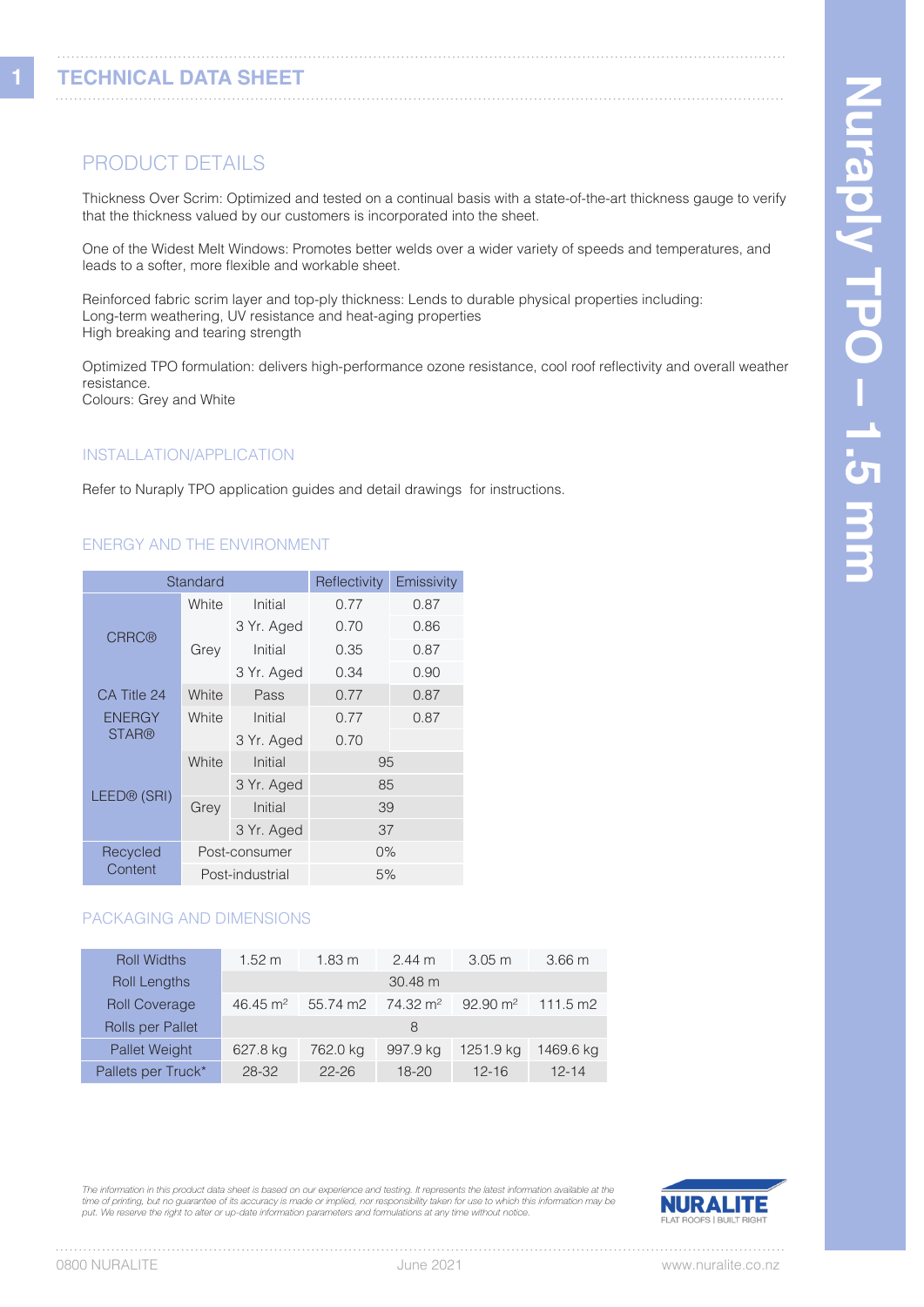## TESTED PHYSICAL PROPERTIES

| <b>Physical Properties</b>      |                                                               | <b>ASTM</b><br><b>Test Method</b> | Standard for ASTM D<br>6878 (Min.)                                                      | NURAPLY TPO -<br>1.5mm |       |
|---------------------------------|---------------------------------------------------------------|-----------------------------------|-----------------------------------------------------------------------------------------|------------------------|-------|
|                                 |                                                               |                                   |                                                                                         | $MD*$                  | XMD** |
| Strength                        | Breaking Strength, min, N                                     | D 751                             | 976                                                                                     | 1,828                  | 1,726 |
|                                 | Elongation at Break, min<br>%                                 | D 751                             | 15                                                                                      | 27                     | 27    |
|                                 | Tearing Strength, min, N                                      | D 751                             | 200                                                                                     | 409                    | 792   |
|                                 | Factory Seam Strength,<br>min, N                              | D 751                             | 290                                                                                     | 498                    |       |
| Longevity                       | Thickness, min, in.                                           | D 751                             | +/- 10% from Nominal                                                                    | 0.060 (Nominal)        |       |
|                                 | Thickness Over Scrim,<br>min. mm                              | D 7635                            | 0.68<br>0.38                                                                            |                        |       |
|                                 | Water Absorption, max, %                                      | D 471                             | 3.0                                                                                     | 0.11                   |       |
|                                 | Brittleness Point, max,<br>$-40^{\circ}F$                     | D 2137                            | No Cracks                                                                               |                        | Pass  |
|                                 | Ozone Resistance                                              | D <sub>1149</sub>                 | No Cracks                                                                               | Pass                   |       |
| <b>Heat Aged</b><br>Performance | Properties after Heat<br>Aging @ 240°F                        | D 573                             | Pass/Fail                                                                               | Pass                   |       |
|                                 | Breaking Strength, %<br>(after aging)                         | D 751                             | 90                                                                                      | >90                    | >90   |
|                                 | Elongation, % (after<br>aging)                                | D 751                             | 90                                                                                      | >90                    | >90   |
|                                 | Tearing Strength, % (after<br>aging)                          | D 751                             | 60                                                                                      | >60                    | >60   |
|                                 | Weight Change, max, %<br>(after aging)                        | D 751                             | ±1.0                                                                                    | 0.19                   |       |
|                                 | Linear Dimensional<br>Change, max, % (after 6<br>hrs @ 158°F) | D 1204                            | ±1.0                                                                                    | < 0.1                  |       |
| Weather<br>Performance          | Accelerated Weathering,<br>min                                | G 151 & G 155                     | 10,080 kj/m2 • nm @<br>>20,160 kj/m2<br>340 nm (4,000 hrs @<br>$(>8,000$ hrs)<br>0.70 W |                        |       |
|                                 | Cracking (@ 7x magnifi-<br>cation)                            | G 155                             | No Cracks                                                                               | Pass                   |       |

\*MD = Machine Direction

\*\*XMD = Cross-Machine Direction Note: All data represents tested values.

The information in this product data sheet is based on our experience and testing. It represents the latest information available at the<br>time of printing, but no guarantee of its accuracy is made or implied, nor responsibi